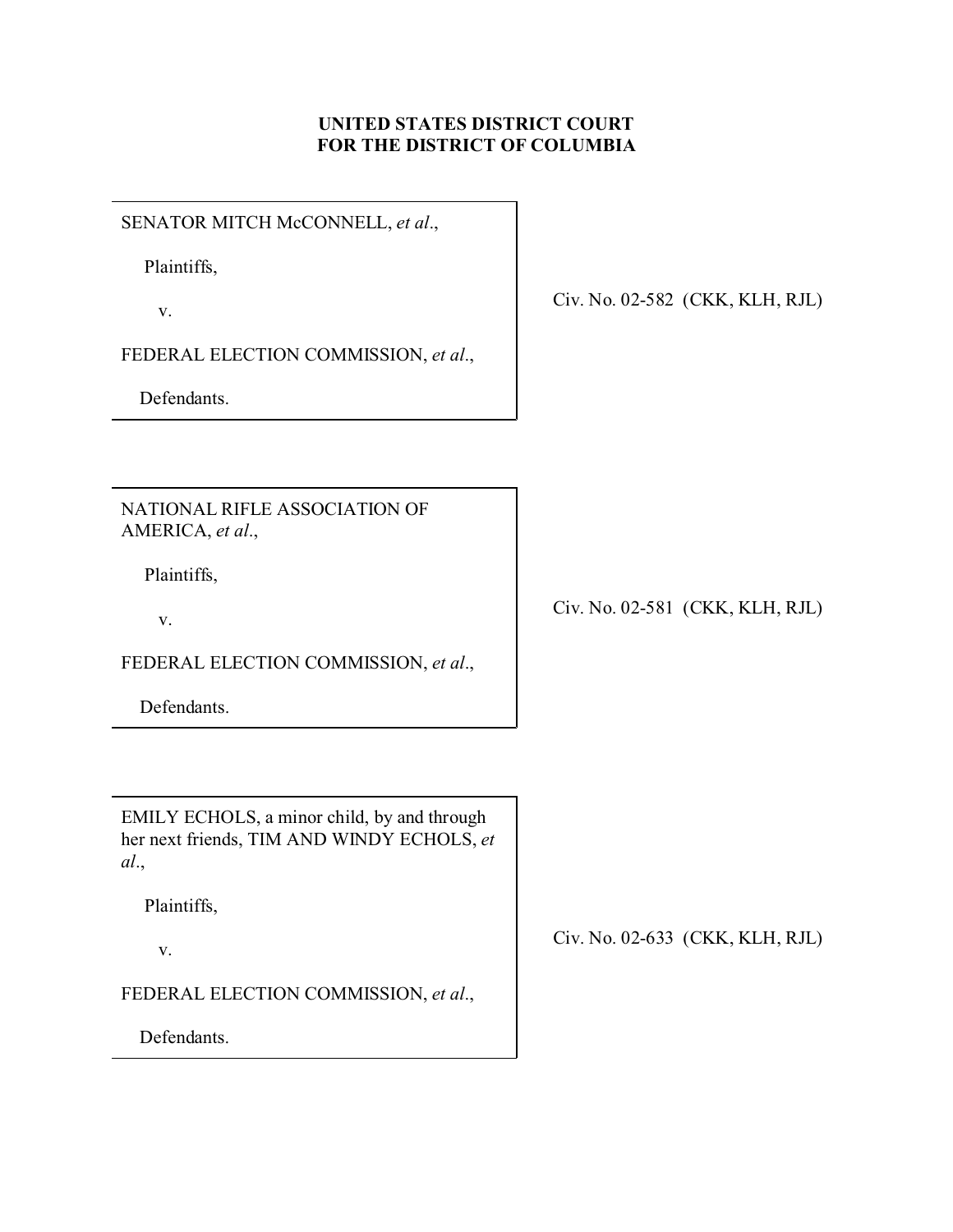CHAMBER OF COMMERCE OF THE UNITED STATES, *et al*.,

Plaintiffs,

v.

FEDERAL ELECTION COMMISSION, *et al*.,

Defendants.

Civ. No. 02-751 (CKK, KLH, RJL)

NATIONAL ASSOCIATION OF BROADCASTERS,

Plaintiff,

v.

FEDERAL ELECTION COMMISSION, *et al*.,

Defendants.

AMERICAN FEDERATION OF LABOR AND CONGRESS OF INDUSTRIAL ORGANIZATIONS*, et al*.,

Plaintiffs,

v.

FEDERAL ELECTION COMMISSION, *et al*.,

Defendants.

Civ. No. 02-753 (CKK, KLH, RJL)

Civ. No. 02-754 (CKK, KLH, RJL)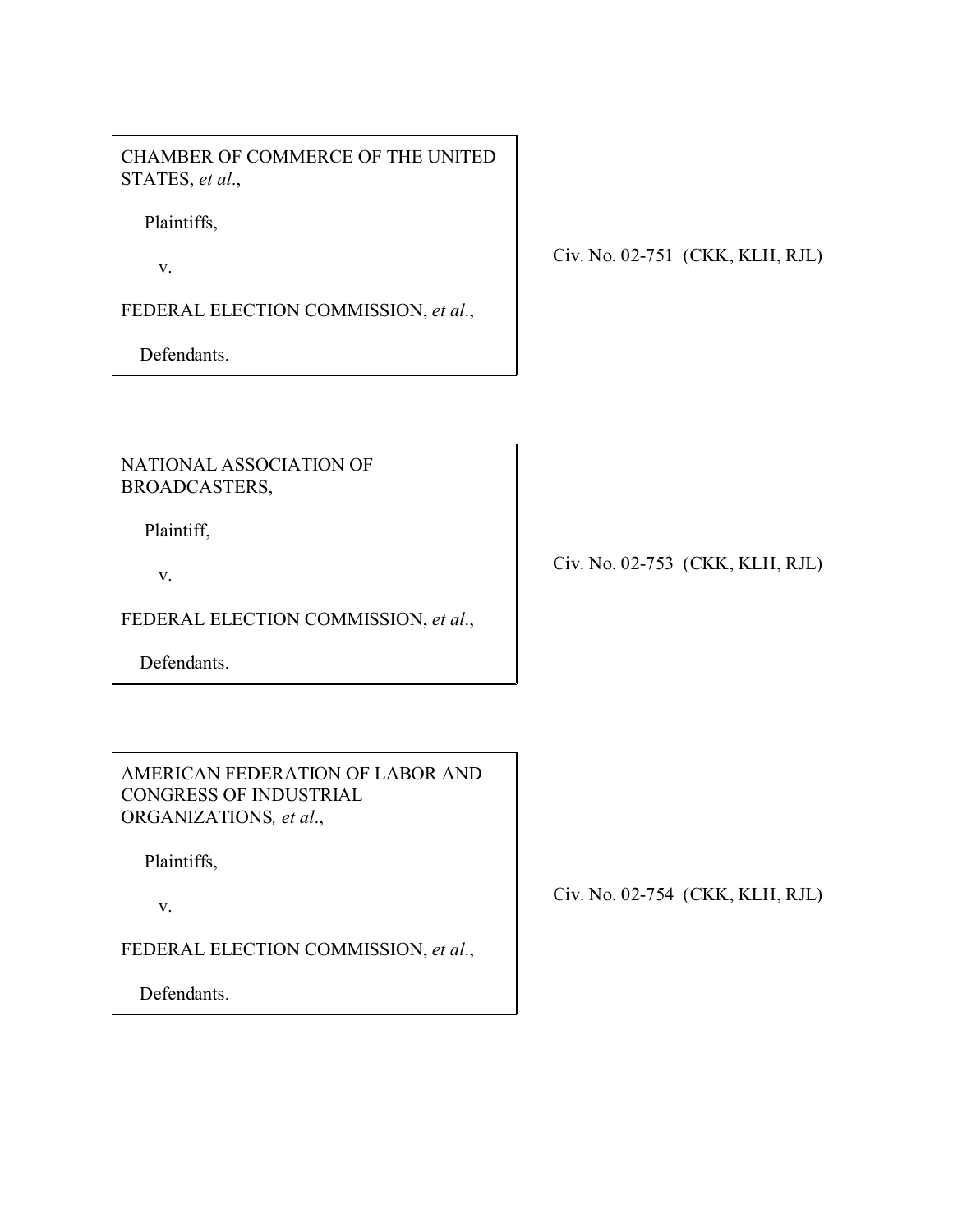CONGRESSMAN RON PAUL*, et al*.,

Plaintiffs,

v.

FEDERAL ELECTION COMMISSION, *et al*.,

Defendants.

Civ. No. 02-781 (CKK, KLH, RJL)

REPUBLICAN NATIONAL COMMITTEE, *et al*.,

Plaintiffs,

v.

FEDERAL ELECTION COMMISSION, *et al*.

Defendants.

CALIFORNIA DEMOCRATIC PARTY*, et al*.,

Plaintiffs,

v.

FEDERAL ELECTION COMMISSION, *et al*.,

Defendants.

Civ. No. 02-874 (CKK, KLH, RJL)

Civ. No. 02-875 (CKK, KLH, RJL)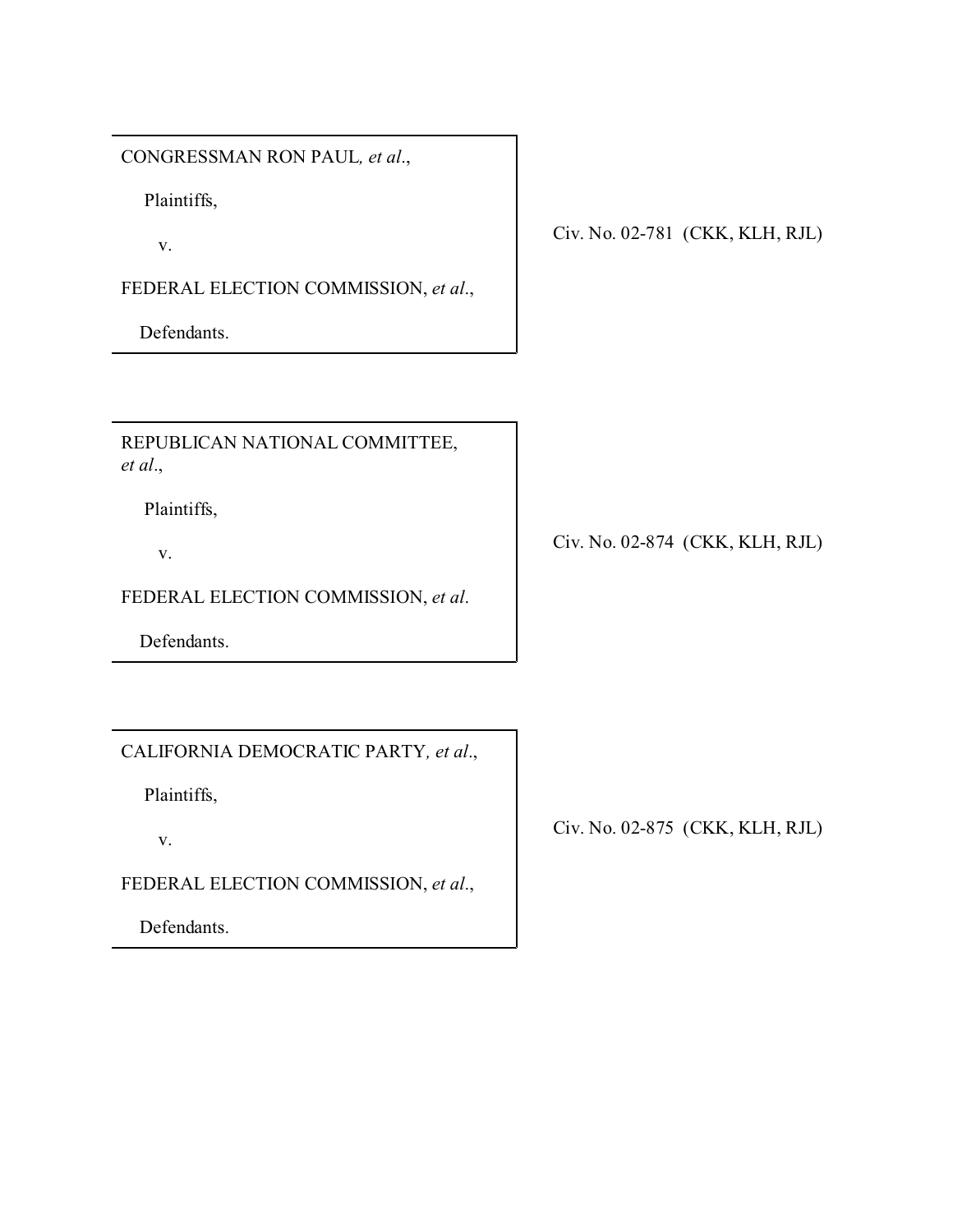VICTORIA JACKSON GRAY ADAMS*, et al*.,

Plaintiffs,

v.

FEDERAL ELECTION COMMISSION, *et al*.,

Defendants.

Civ. No. 02-877 (CKK, KLH, RJL)

REPRESENTATIVE BENNIE G. THOMPSON, *et al*.,

Plaintiffs,

v.

FEDERAL ELECTION COMMISSION, *et al*.,

Defendants.

Civ. No. 02-881 (CKK, KLH, RJL)

## **FINAL JUDGMENT**

(May 1, 2003)

Pursuant to Rule 58 of the Federal Rules of Civil Procedure and the four opinions of the

three-judge District Court hearing these eleven consolidated actions, it is this 1st day of May, 2003,

hereby

**ORDERED** that Plaintiffs' Motion for Judgment [#206] is GRANTED IN PART and DENIED IN PART; it is further

**ORDERED** that Defendants' and Intervenors' Motion for Judgment [#204] is GRANTED IN PART and DENIED IN PART; it is further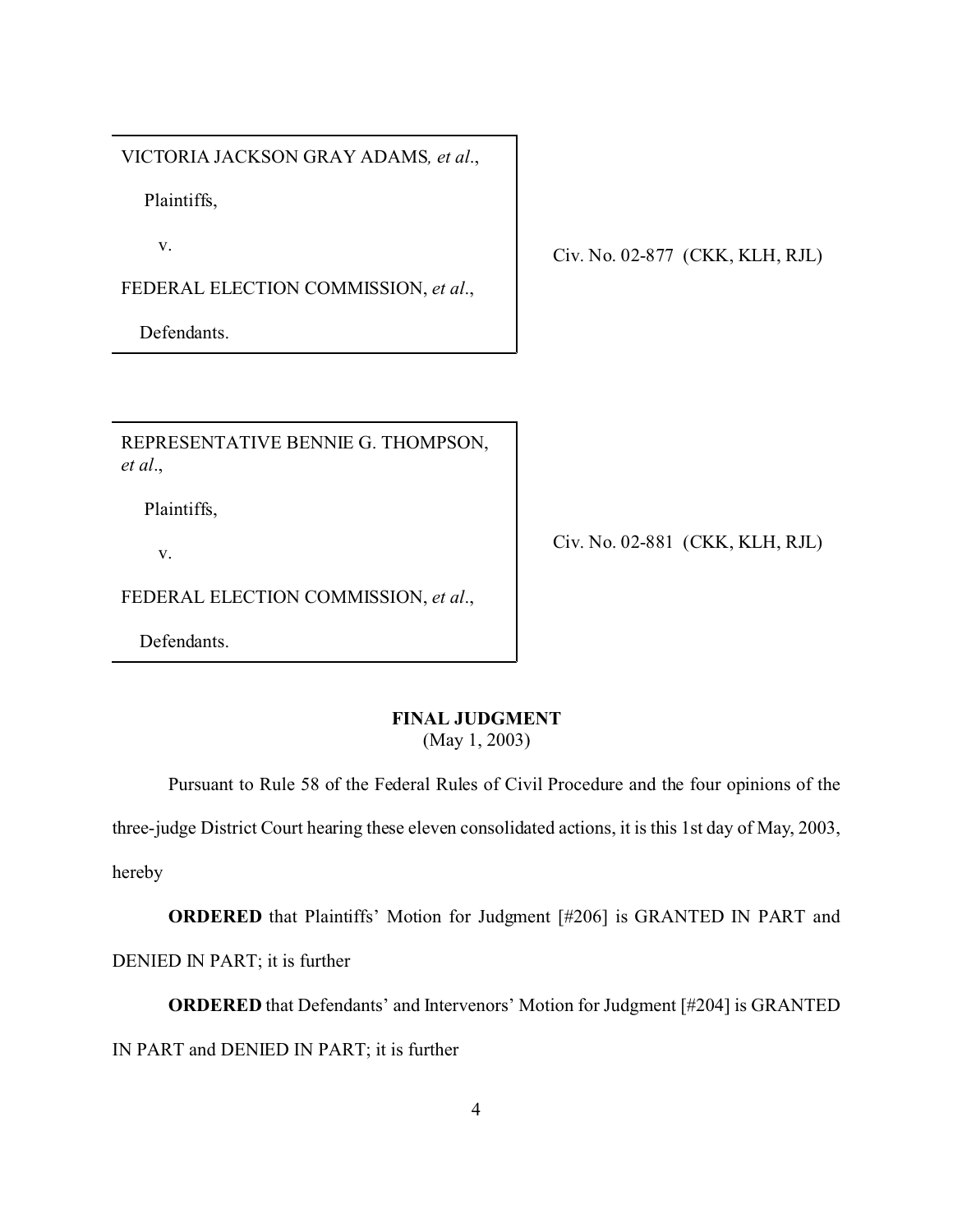**ORDERED**that in regard to Section 101 of BCRA, judgment for Plaintiffs is entered in part with regard to new FECA Sections 323(a) and 323(b) and judgment for Defendants is entered in part with regard to new FECA Sections 323(a) and 323(b), in accordance with Judge Leon's Memorandum Opinion. Section 323(a) is constitutional only to the extent it bans national party committees from using nonfederal funds for Section 301(20)(A)(iii) activities and Section 323(b) is constitutional only as applied to Section  $301(20)(A)(iii)$  activities; it is further

**ORDERED** that in regard to Section 101 of BCRA, judgment for Plaintiffs is entered with regard to new FECA Section 323(d); it is further

**ORDERED** that in regard to Section 101 of BCRA, judgment for Defendants is entered with regard to new FECA Sections 323(e) and 323(f); it is further

**ORDERED** that in regard to Section 201 (challenged disclosure provisions only), with the exception of subsection (5), and in regard to Sections 202, 214(a), 214(d), and 311 of BCRA, judgment for Defendants is entered in accordance with the *per curiam* opinion; it is further

**ORDERED** that in regard to subsection (5) of Section 201, judgment for Plaintiffs is entered in accordance with the *per curiam* opinion; it is further

**ORDERED**that in regardto Sections 214(b), 214(c), and 212, Plaintiffs' motion is DENIED on justiciability grounds in accordance with the *per curiam* opinion; it is further

**ORDERED** that in regard to Section 203 of BCRA, judgment is entered for Defendants with regard to that provision's applicability to the backup definition of "electioneering communication" as defined in Section 201 of BCRA, in accordance with Judge Leon's Memorandum Opinion; it is further

**ORDERED** that in regard to Section 204 of BCRA, judgment is entered for Defendants in